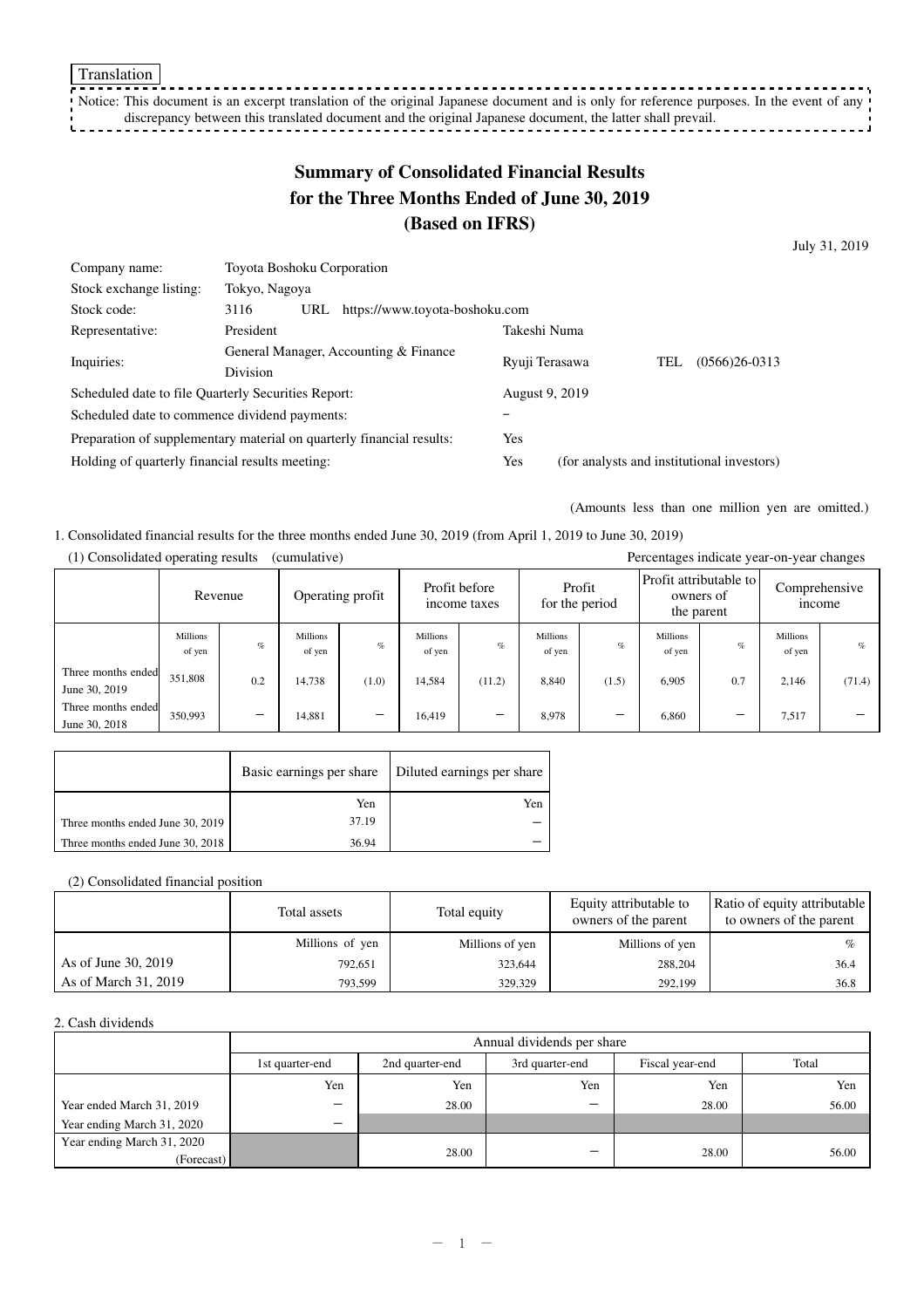3. Forecast of consolidated financial results for the year ending March 31, 2020 (from April 1, 2019 to March 31, 2020)

| Percentages indicate year-on-year changes |             |         |             |                  |             |               |                      |                        |                |
|-------------------------------------------|-------------|---------|-------------|------------------|-------------|---------------|----------------------|------------------------|----------------|
|                                           |             | Revenue |             | Operating profit |             | Profit before |                      | Profit attributable to | Basic earnings |
|                                           |             |         |             |                  |             | income taxes  | owners of the parent |                        | per share      |
|                                           | Millions of | $\%$    | Millions of | $\%$             | Millions of | $\%$          | Millions of          | $\%$                   | Yen            |
|                                           | yen         |         | yen         |                  | yen         |               | yen                  |                        |                |
| Six months ending                         | 710,000     | -       | 26,000      |                  | 26,000      | _             | 13,000               |                        | 70.00          |
| September 30,2019                         |             |         |             |                  |             |               |                      |                        |                |
| Full year                                 | 1,390,000   | (1.9)   | 53,000      | (13.5)           | 54,000      | (12.2)        | 29,000               | 5.6                    | 156.16         |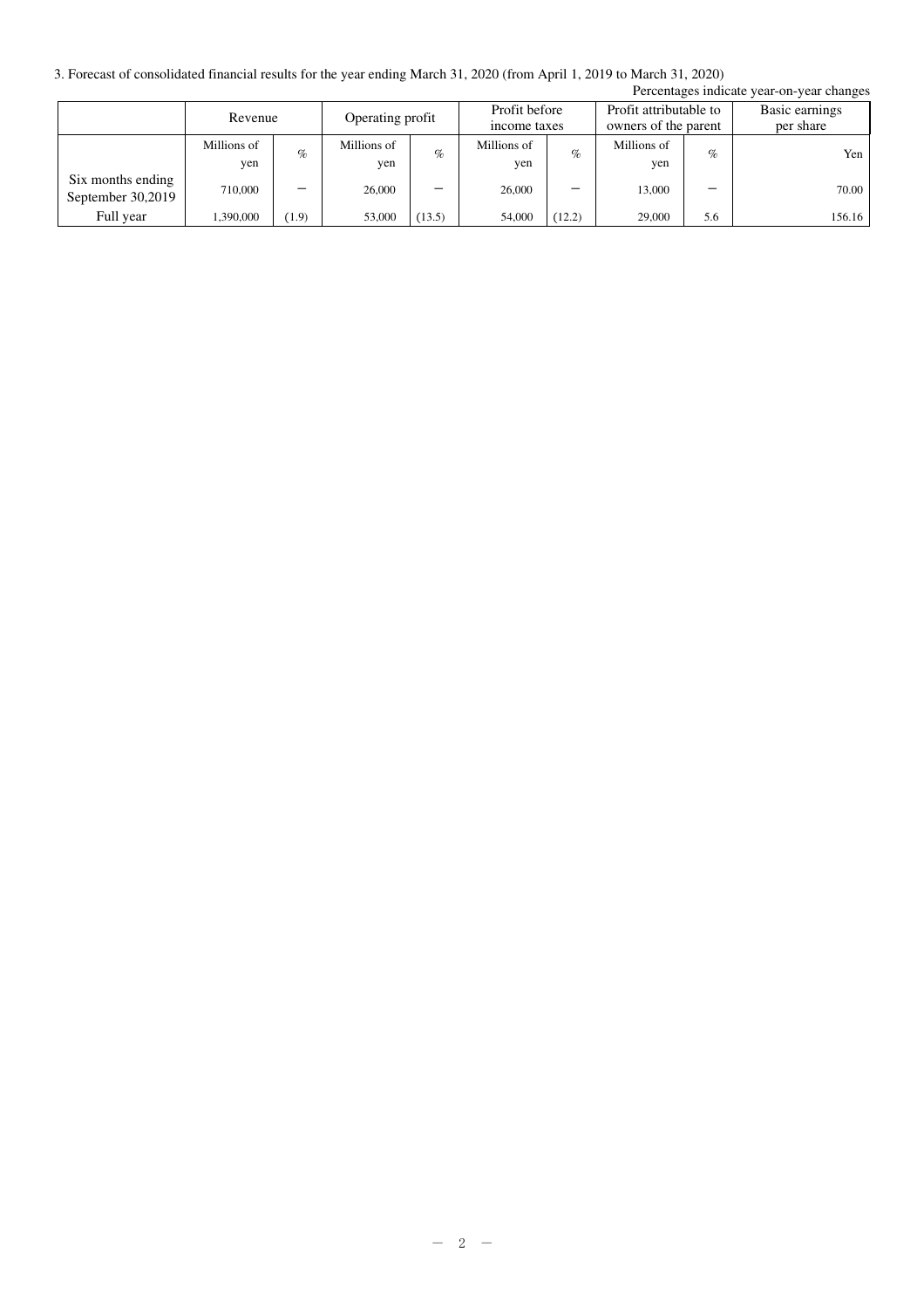#### 4. Notes

| (1) Changes in significant subsidiaries during the three months ended June 30, 2019    | No |  |
|----------------------------------------------------------------------------------------|----|--|
| (changes in specified subsidiaries resulting in the change in scope of consolidation): |    |  |
|                                                                                        |    |  |
|                                                                                        |    |  |

| (2) Changes in accounting policies, changes in accounting estimates, and restatement of prior period financial statements |     |
|---------------------------------------------------------------------------------------------------------------------------|-----|
| Changes in accounting policies required by IFRS:                                                                          | Yes |
| Changes in accounting policies due to other reasons:                                                                      | No  |
| Changes in accounting estimates:                                                                                          | No. |
|                                                                                                                           |     |

(3) Number of issued shares (common shares)

| Total number of issued shares at the end of the period (including treasury shares) |  |
|------------------------------------------------------------------------------------|--|
|                                                                                    |  |

| As of June 30, 2019                                                                           |  | 187,665,738 shares   As of March 31, 2019           |  | 187,665,738 shares |  |  |
|-----------------------------------------------------------------------------------------------|--|-----------------------------------------------------|--|--------------------|--|--|
| Number of treasury shares at the end of the period                                            |  |                                                     |  |                    |  |  |
| As of June 30, 2019                                                                           |  | 1,958,513 shares As of March 31, 2019               |  | 1,958,513 shares   |  |  |
| Average number of shares during the period (cumulative from the beginning of the fiscal year) |  |                                                     |  |                    |  |  |
| Three months ended June 30, 2019                                                              |  | 185,707,225 shares Three months ended June 30, 2018 |  | 185,707,383 shares |  |  |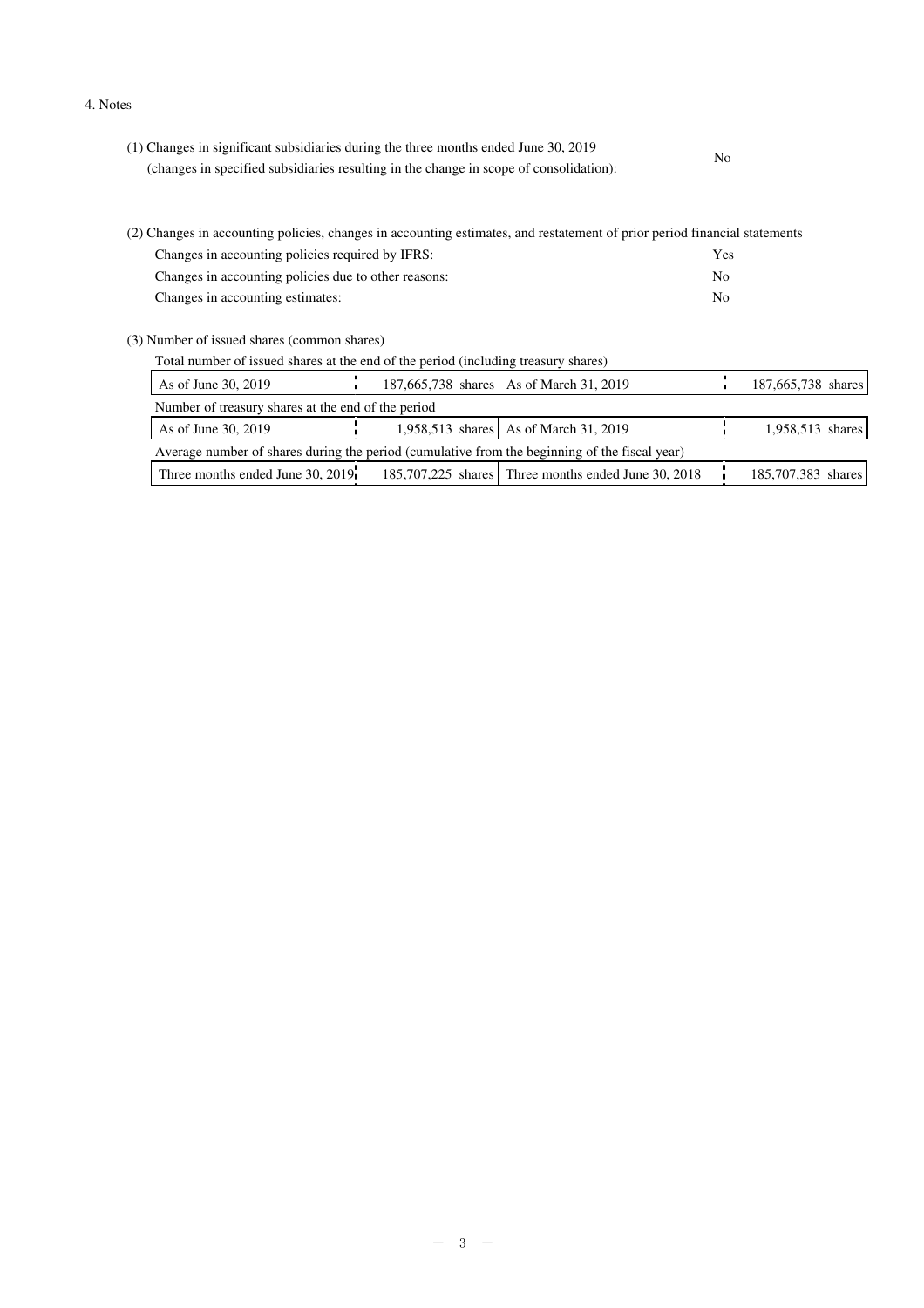## **Consolidated financial statements Consolidated Statement of Financial Position**

|                                               |                      | $($ whinons or $y$ cii) |
|-----------------------------------------------|----------------------|-------------------------|
|                                               | As of March 31, 2019 | As of June 30, 2019     |
| Assets                                        |                      |                         |
| Current assets                                |                      |                         |
| Cash and cash equivalents                     | 158,192              | 172,842                 |
| Trade and other receivables                   | 241,562              | 221,661                 |
| Inventories                                   | 65,282               | 70,982                  |
| Other financial assets                        | 16,843               | 9,874                   |
| Income taxes receivable                       | 4,637                | 5,905                   |
| Other current assets                          | 7,103                | 7,939                   |
| Total current assets                          | 493,621              | 489,206                 |
| Non-current assets                            |                      |                         |
| Property, plant and equipment                 | 233,978              | 238,950                 |
| Goodwill                                      | 4,876                | 4,874                   |
| Intangible assets                             | 10,106               | 10,213                  |
| Investments accounted for using equity method | 11,891               | 11,201                  |
| Other financial assets                        | 20,587               | 19,987                  |
| Deferred tax assets                           | 14,144               | 14,133                  |
| Other non-current assets                      | 4,393                | 4,083                   |
| Total non-current assets                      | 299,978              | 303,445                 |
| Total assets                                  | 793,599              | 792,651                 |

(Millions of yen)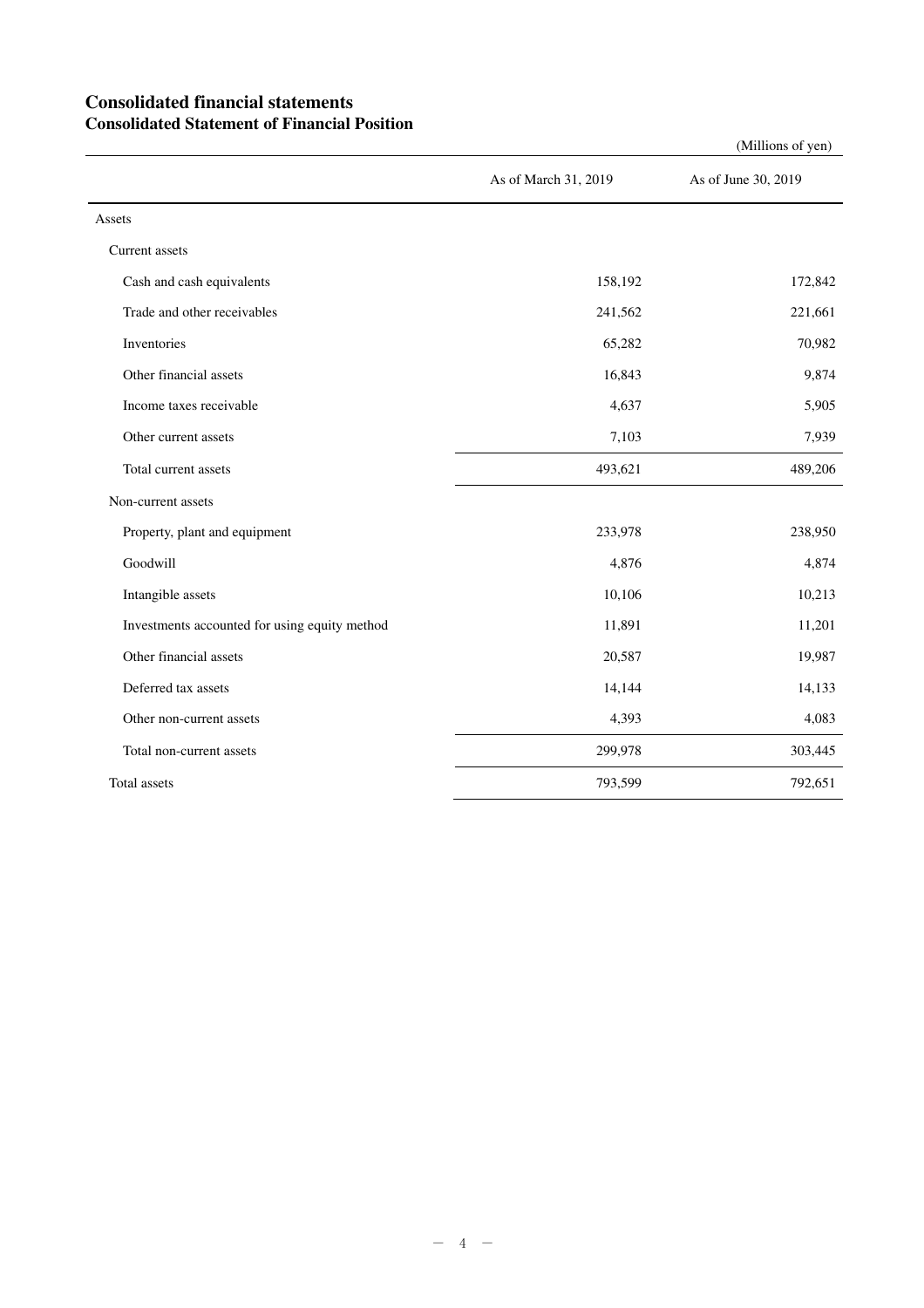|                                                   |                      | (Millions of yen)   |
|---------------------------------------------------|----------------------|---------------------|
|                                                   | As of March 31, 2019 | As of June 30, 2019 |
| Liabilities and equity                            |                      |                     |
| Liabilities                                       |                      |                     |
| Current liabilities                               |                      |                     |
| Trade and other payables                          | 207,166              | 188,088             |
| Bonds and borrowings                              | 22,923               | 23,749              |
| Other financial liabilities                       | 2,316                | 8,036               |
| Income taxes payable                              | 6,241                | 6,955               |
| Provisions                                        | 2,793                | 2,584               |
| Other current liabilities                         | 67,195               | 77,102              |
| Total current liabilities                         | 308,637              | 306,515             |
| Non-current liabilities                           |                      |                     |
| Bonds and borrowings                              | 91,838               | 91,396              |
| Other financial liabilities                       | 1,254                | 7,813               |
| Retirement benefit liability                      | 57,676               | 58,534              |
| Provisions                                        | 255                  | 256                 |
| Deferred tax liabilities                          | 2,699                | 2,577               |
| Other non-current liabilities                     | 1,909                | 1,913               |
| Total non-current liabilities                     | 155,632              | 162,491             |
| <b>Total liabilities</b>                          | 464,269              | 469,007             |
| Equity                                            |                      |                     |
| Share capital                                     | 8,400                | 8,400               |
| Capital surplus                                   | 7,570                | 7,570               |
| Retained earnings                                 | 275,160              | 276,830             |
| Treasury shares                                   | (3,875)              | (3,875)             |
| Other components of equity                        | 4,943                | (720)               |
| Total equity attributable to owners of the parent | 292,199              | 288,204             |
| Non-controlling interests                         | 37,130               | 35,439              |
| Total equity                                      | 329,329              | 323,644             |
| Total liabilities and equity                      | 793,599              | 792,651             |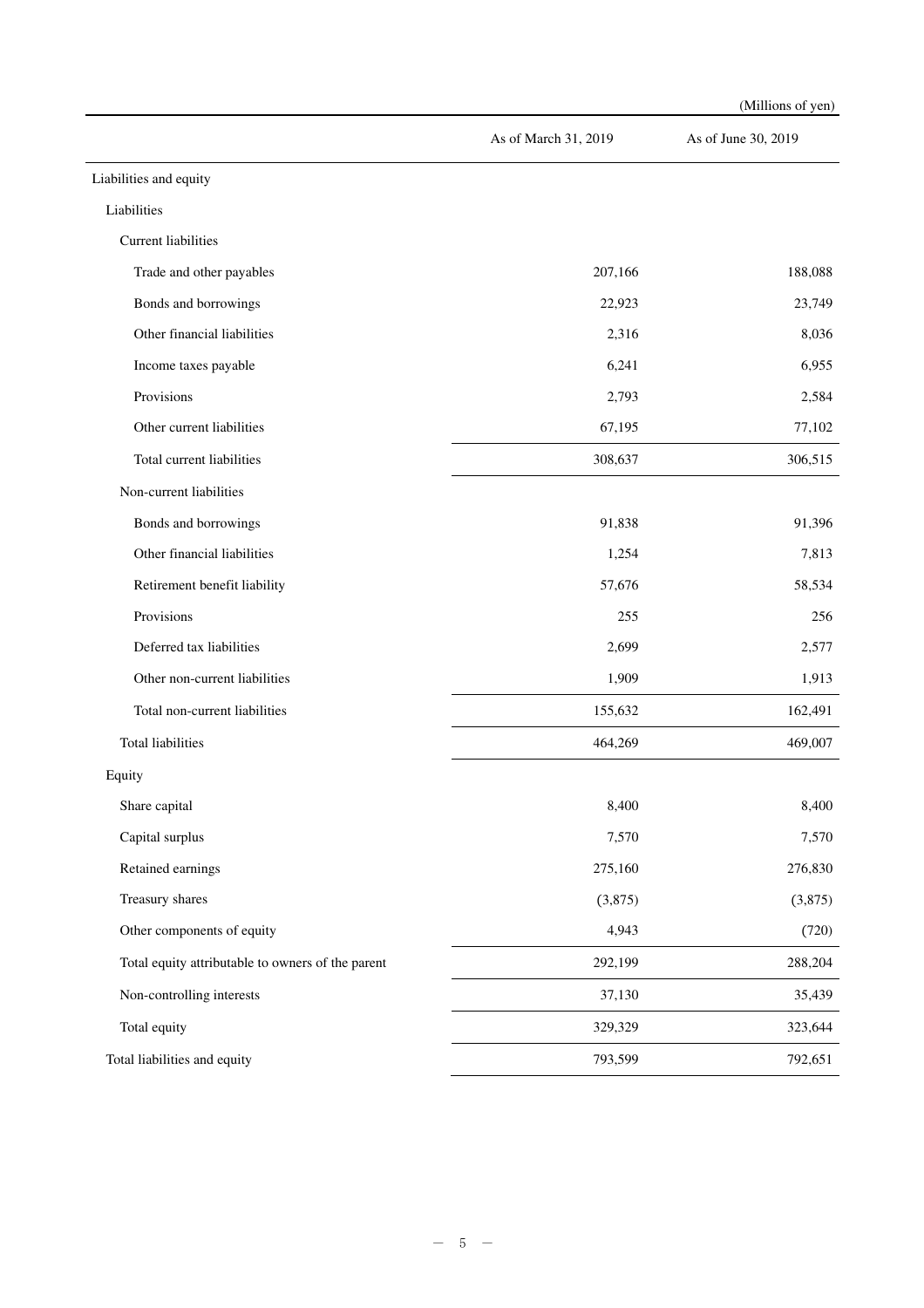## **Consolidated statement of income and consolidated statement of comprehensive income Consolidated Statement of Profit or Loss**

|                                                                     |                                     | (Millions of yen)                   |
|---------------------------------------------------------------------|-------------------------------------|-------------------------------------|
|                                                                     | Three months ended<br>June 30, 2018 | Three months ended<br>June 30, 2019 |
| Revenue                                                             | 350,993                             | 351,808                             |
| Cost of sales                                                       | 317,240                             | 315,940                             |
| Gross profit                                                        | 33,753                              | 35,868                              |
| Selling, general and administrative expenses                        | 19,313                              | 21,053                              |
| Other income                                                        | 1,098                               | 1,211                               |
| Other expenses                                                      | 656                                 | 1,288                               |
| Operating profit                                                    | 14,881                              | 14,738                              |
| Finance income                                                      | 1,591                               | 573                                 |
| Finance expenses                                                    | 298                                 | 761                                 |
| Share of profit of investments accounted for using equity<br>method | 245                                 | 33                                  |
| Profit before income taxes                                          | 16,419                              | 14,584                              |
| Income tax expense                                                  | 7,441                               | 5,743                               |
| Profit for the period                                               | 8,978                               | 8,840                               |
| Profit attributable to                                              |                                     |                                     |
| Owners of the parent                                                | 6,860                               | 6,905                               |
| Non-controlling interests                                           | 2,117                               | 1,935                               |
| Profit attributable to owners of the parent per share               |                                     |                                     |

| Basic earnings per share (Yen)   | 36.94 | 37.19 |
|----------------------------------|-------|-------|
| Diluted earnings per share (Yen) |       |       |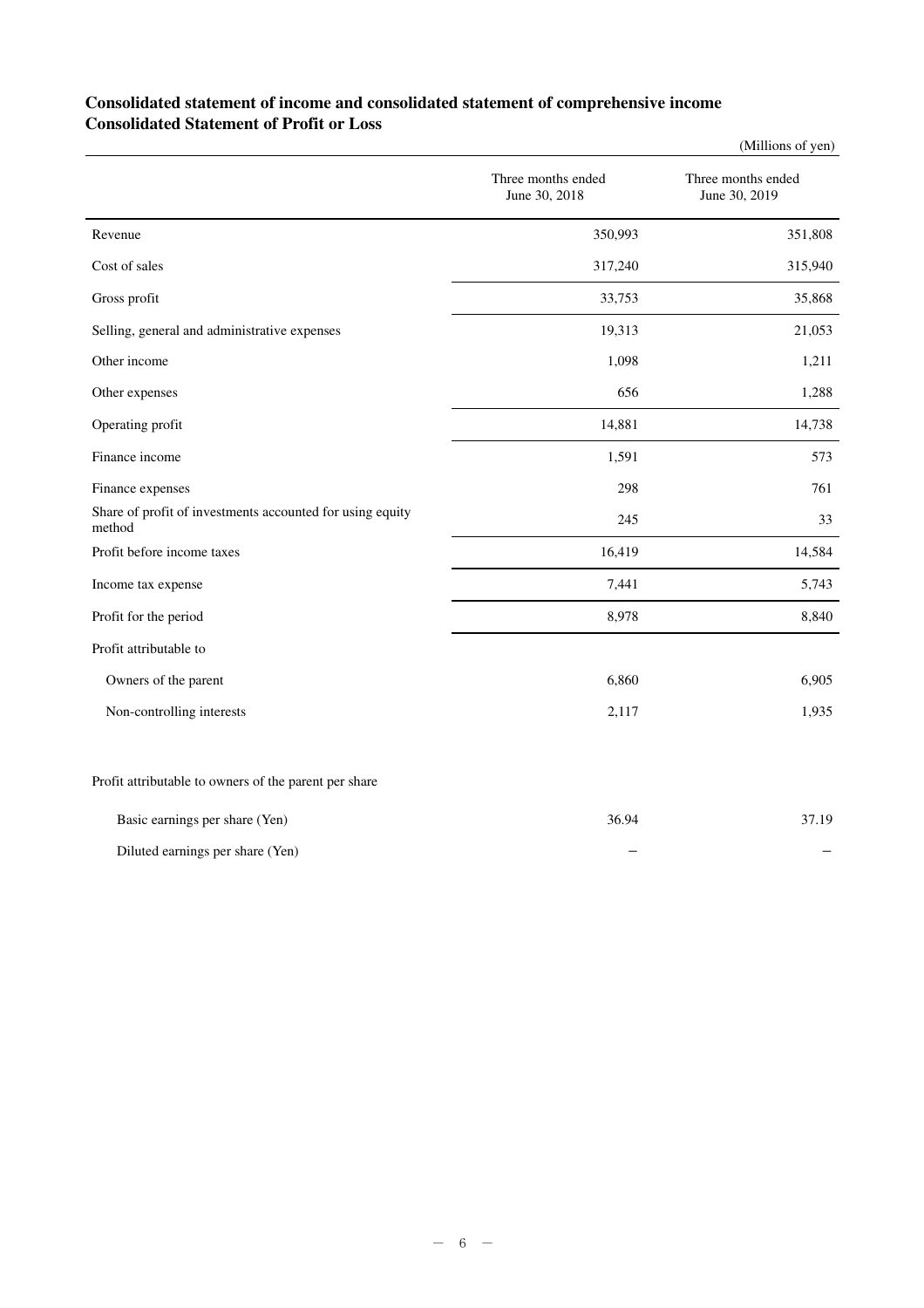### **Consolidated Statement of Comprehensive Income**

(Millions of yen)

|                                                                                                             | Three months ended<br>June 30, 2018 | Three months ended<br>June 30, 2019 |
|-------------------------------------------------------------------------------------------------------------|-------------------------------------|-------------------------------------|
| Profit for the period                                                                                       | 8,978                               | 8,840                               |
| Other comprehensive income                                                                                  |                                     |                                     |
| Items that will not be reclassified to profit or loss                                                       |                                     |                                     |
| Remeasurements of defined benefit plans                                                                     | 48                                  | (28)                                |
| Net change in fair value of equity instruments measured<br>at fair value through other comprehensive income | 398                                 | (736)                               |
| Share of other comprehensive income of investments<br>accounted for using equity method                     |                                     | 110                                 |
| Items that may be reclassified to profit or loss                                                            |                                     |                                     |
| Exchange differences on translation of foreign operations                                                   | (1,885)                             | (5,981)                             |
| Net change in fair value of debt instruments measured at<br>fair value through other comprehensive income   | (1)                                 | (0)                                 |
| Share of other comprehensive income of investments<br>accounted for using equity method                     | (22)                                | (56)                                |
| Total other comprehensive income                                                                            | (1,461)                             | (6,694)                             |
| Comprehensive income                                                                                        | 7,517                               | 2,146                               |
| Comprehensive income attributable to                                                                        |                                     |                                     |
| Owners of the parent                                                                                        | 5,963                               | 1,205                               |
| Non-controlling interests                                                                                   | 1,553                               | 941                                 |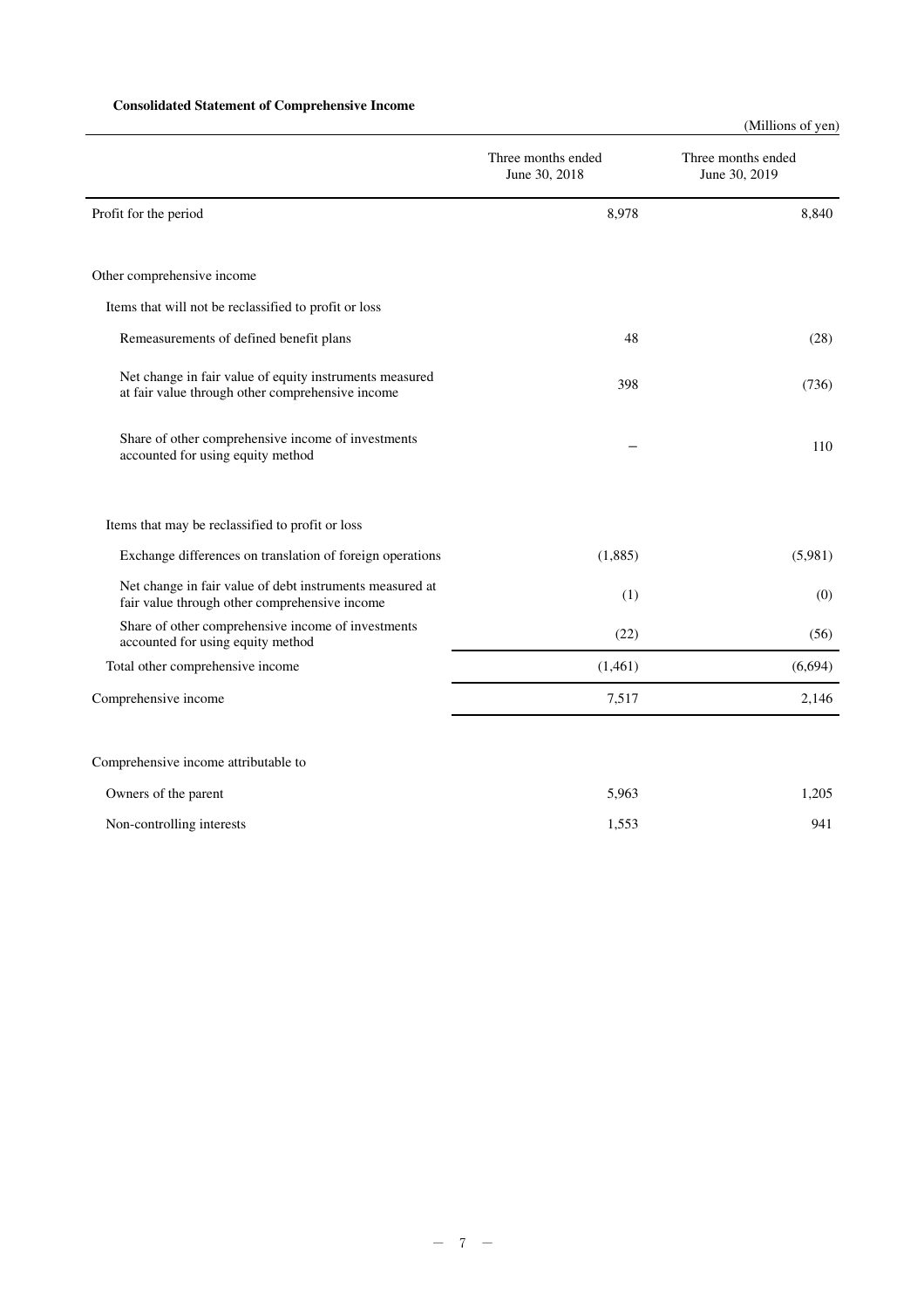### **Consolidated Statement of Changes in Equity**

Three months ended June 30, 2018

| Three months ended sune 50, 2010                 |               |                                         |                      |         | (Millions of yen)                                             |  |  |  |
|--------------------------------------------------|---------------|-----------------------------------------|----------------------|---------|---------------------------------------------------------------|--|--|--|
|                                                  |               | Equity attributable to owners of parent |                      |         |                                                               |  |  |  |
|                                                  |               |                                         |                      |         | Other components<br>of equity                                 |  |  |  |
|                                                  | Share capital | Capital surplus                         | Retained<br>earnings |         | Treasury shares Remeasurements<br>of defined benefit<br>plans |  |  |  |
| Balance at April 1, 2018                         | 8,400         | 8.441                                   | 261,187              | (3,874) |                                                               |  |  |  |
| Profit for the period                            |               |                                         | 6,860                |         |                                                               |  |  |  |
| Other comprehensive income                       |               |                                         |                      |         | 29                                                            |  |  |  |
| Comprehensive income                             |               |                                         | 6,860                |         | 29                                                            |  |  |  |
| Purchase of treasury shares                      |               |                                         |                      | (0)     |                                                               |  |  |  |
| Dividends                                        |               |                                         | (5,385)              |         |                                                               |  |  |  |
| Changes in ownership interest<br>in subsidiaries |               |                                         |                      |         |                                                               |  |  |  |
| Transfer to retained earnings                    |               |                                         | 29                   |         | (29)                                                          |  |  |  |
| Other                                            |               |                                         |                      |         |                                                               |  |  |  |
| Total transactions with owners                   |               |                                         | (5,356)              | (0)     | (29)                                                          |  |  |  |
| Balance at June 30, 2018                         | 8,400         | 8,441                                   | 262,691              | (3,875) |                                                               |  |  |  |

|                                                  |                                                                                                              | Equity attributable to owners of parent                                                                                                         |                                                                       |         |                              |         |  |
|--------------------------------------------------|--------------------------------------------------------------------------------------------------------------|-------------------------------------------------------------------------------------------------------------------------------------------------|-----------------------------------------------------------------------|---------|------------------------------|---------|--|
|                                                  |                                                                                                              | Other components of equity                                                                                                                      |                                                                       |         |                              |         |  |
|                                                  | Net change in<br>fair value of<br>equity<br>instruments<br>value through<br>other<br>comprehensive<br>income | Net change in<br>fair value of<br>debt<br>instruments<br>measured at fair measured at fair<br>value through<br>other<br>comprehensive<br>income | Exchange<br>differences on<br>translation of<br>foreign<br>operations | Total   | Non-controlling<br>interests | Total   |  |
| Balance at April 1, 2018                         | 6,805                                                                                                        | (87)                                                                                                                                            | (1,165)                                                               | 279,707 | 46,314                       | 326,022 |  |
| Profit for the period                            |                                                                                                              |                                                                                                                                                 |                                                                       | 6,860   | 2,117                        | 8,978   |  |
| Other comprehensive income                       | 399                                                                                                          | (1)                                                                                                                                             | (1,323)                                                               | (896)   | (564)                        | (1,461) |  |
| Comprehensive income                             | 399                                                                                                          | (1)                                                                                                                                             | (1,323)                                                               | 5,963   | 1.553                        | 7,517   |  |
| Purchase of treasury shares                      |                                                                                                              |                                                                                                                                                 |                                                                       | (0)     |                              | (0)     |  |
| Dividends                                        |                                                                                                              |                                                                                                                                                 |                                                                       | (5,385) | (4,141)                      | (9,526) |  |
| Changes in ownership interest<br>in subsidiaries |                                                                                                              |                                                                                                                                                 |                                                                       |         |                              |         |  |
| Transfer to retained earnings                    |                                                                                                              |                                                                                                                                                 |                                                                       |         |                              |         |  |
| Other                                            |                                                                                                              |                                                                                                                                                 |                                                                       |         |                              |         |  |
| Total transactions with owners                   |                                                                                                              | -                                                                                                                                               |                                                                       | (5,385) | (4,141)                      | (9,527) |  |
| Balance at June 30, 2018                         | 7,204                                                                                                        | (88)                                                                                                                                            | (2,488)                                                               | 280,285 | 43,726                       | 324,012 |  |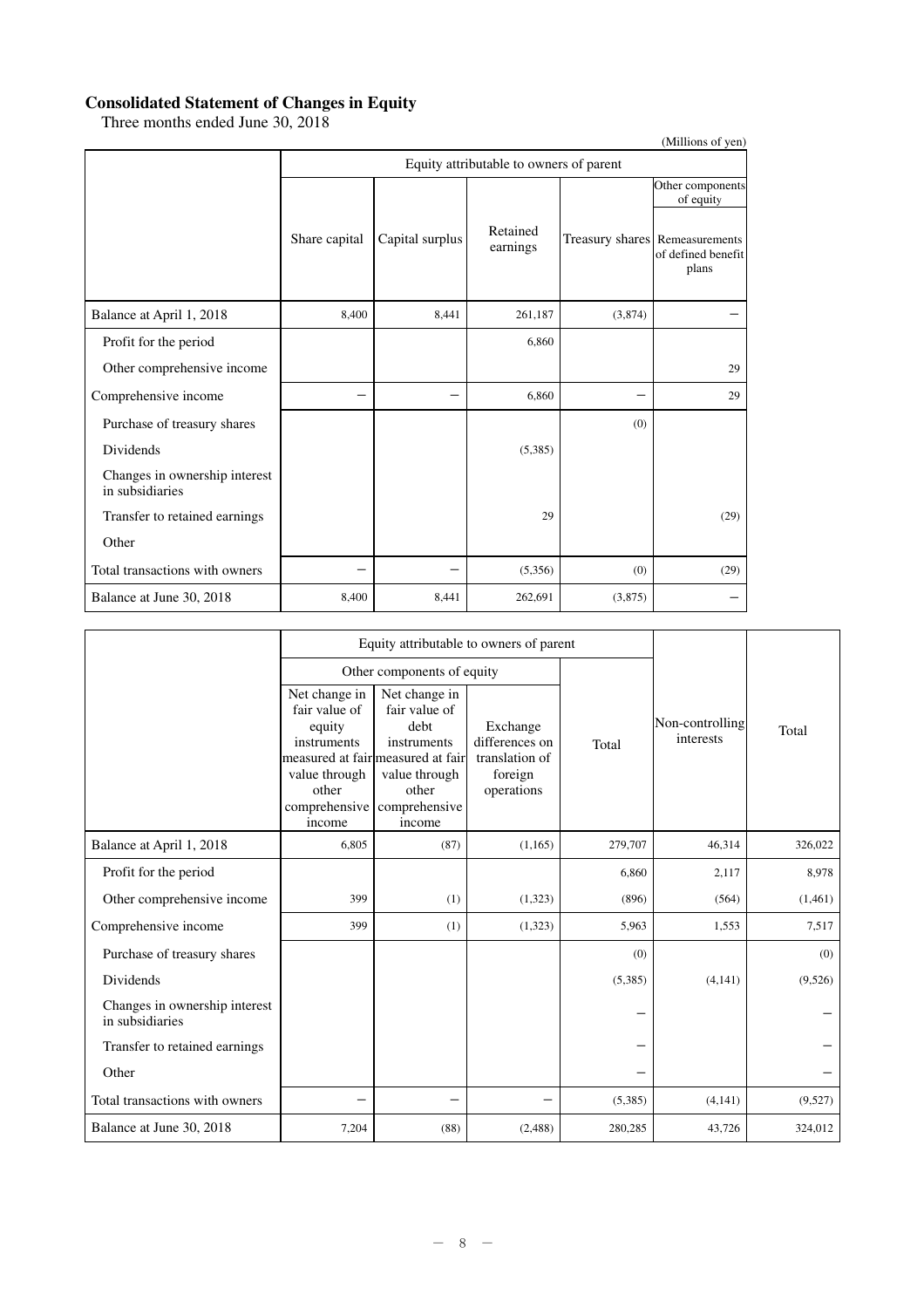### Three months ended June 30, 2019

|                                                  |               |                                         |                      |         | (Millions of yen)                                             |  |  |  |  |
|--------------------------------------------------|---------------|-----------------------------------------|----------------------|---------|---------------------------------------------------------------|--|--|--|--|
|                                                  |               | Equity attributable to owners of parent |                      |         |                                                               |  |  |  |  |
|                                                  |               |                                         |                      |         | Other components<br>of equity                                 |  |  |  |  |
|                                                  | Share capital | Capital surplus                         | Retained<br>earnings |         | Treasury shares Remeasurements<br>of defined benefit<br>plans |  |  |  |  |
| Balance at April 1, 2019                         | 8,400         | 7,570                                   | 275,160              | (3,875) |                                                               |  |  |  |  |
| Profit for the period                            |               |                                         | 6,905                |         |                                                               |  |  |  |  |
| Other comprehensive income                       |               |                                         |                      |         | (35)                                                          |  |  |  |  |
| Comprehensive income                             |               |                                         | 6,905                |         | (35)                                                          |  |  |  |  |
| Purchase of treasury shares                      |               |                                         |                      |         |                                                               |  |  |  |  |
| Dividends                                        |               |                                         | (5,199)              |         |                                                               |  |  |  |  |
| Changes in ownership interest<br>in subsidiaries |               |                                         |                      |         |                                                               |  |  |  |  |
| Transfer to retained earnings                    |               |                                         | (35)                 |         | 35                                                            |  |  |  |  |
| Other                                            |               |                                         |                      |         |                                                               |  |  |  |  |
| Total transactions with owners                   |               |                                         | (5,235)              |         | 35                                                            |  |  |  |  |
| Balance at June 30, 2019                         | 8,400         | 7,570                                   | 276,830              | (3,875) |                                                               |  |  |  |  |

|                                                  |                                                                                                              | Equity attributable to owners of parent                                                                                                         |                                                                       |         |                              |         |  |
|--------------------------------------------------|--------------------------------------------------------------------------------------------------------------|-------------------------------------------------------------------------------------------------------------------------------------------------|-----------------------------------------------------------------------|---------|------------------------------|---------|--|
|                                                  |                                                                                                              | Other components of equity                                                                                                                      |                                                                       |         |                              |         |  |
|                                                  | Net change in<br>fair value of<br>equity<br>instruments<br>value through<br>other<br>comprehensive<br>income | Net change in<br>fair value of<br>debt<br>instruments<br>measured at fair measured at fair<br>value through<br>other<br>comprehensive<br>income | Exchange<br>differences on<br>translation of<br>foreign<br>operations | Total   | Non-controlling<br>interests | Total   |  |
| Balance at April 1, 2019                         | 6,036                                                                                                        | (98)                                                                                                                                            | (994)                                                                 | 292,199 | 37,130                       | 329,329 |  |
| Profit for the period                            |                                                                                                              |                                                                                                                                                 |                                                                       | 6,905   | 1,935                        | 8,840   |  |
| Other comprehensive income                       | (626)                                                                                                        | (0)                                                                                                                                             | (5,037)                                                               | (5,700) | (993)                        | (6,694) |  |
| Comprehensive income                             | (626)                                                                                                        | (0)                                                                                                                                             | (5,037)                                                               | 1,205   | 941                          | 2,146   |  |
| Purchase of treasury shares                      |                                                                                                              |                                                                                                                                                 |                                                                       |         |                              |         |  |
| <b>Dividends</b>                                 |                                                                                                              |                                                                                                                                                 |                                                                       | (5,199) | (2,632)                      | (7,832) |  |
| Changes in ownership interest<br>in subsidiaries |                                                                                                              |                                                                                                                                                 |                                                                       |         |                              |         |  |
| Transfer to retained earnings                    |                                                                                                              |                                                                                                                                                 |                                                                       |         |                              |         |  |
| Other                                            |                                                                                                              |                                                                                                                                                 |                                                                       |         |                              |         |  |
| Total transactions with owners                   |                                                                                                              |                                                                                                                                                 |                                                                       | (5,199) | (2,632)                      | (7,832) |  |
| Balance at June 30, 2019                         | 5,410                                                                                                        | (98)                                                                                                                                            | (6,032)                                                               | 288,204 | 35,439                       | 323,644 |  |